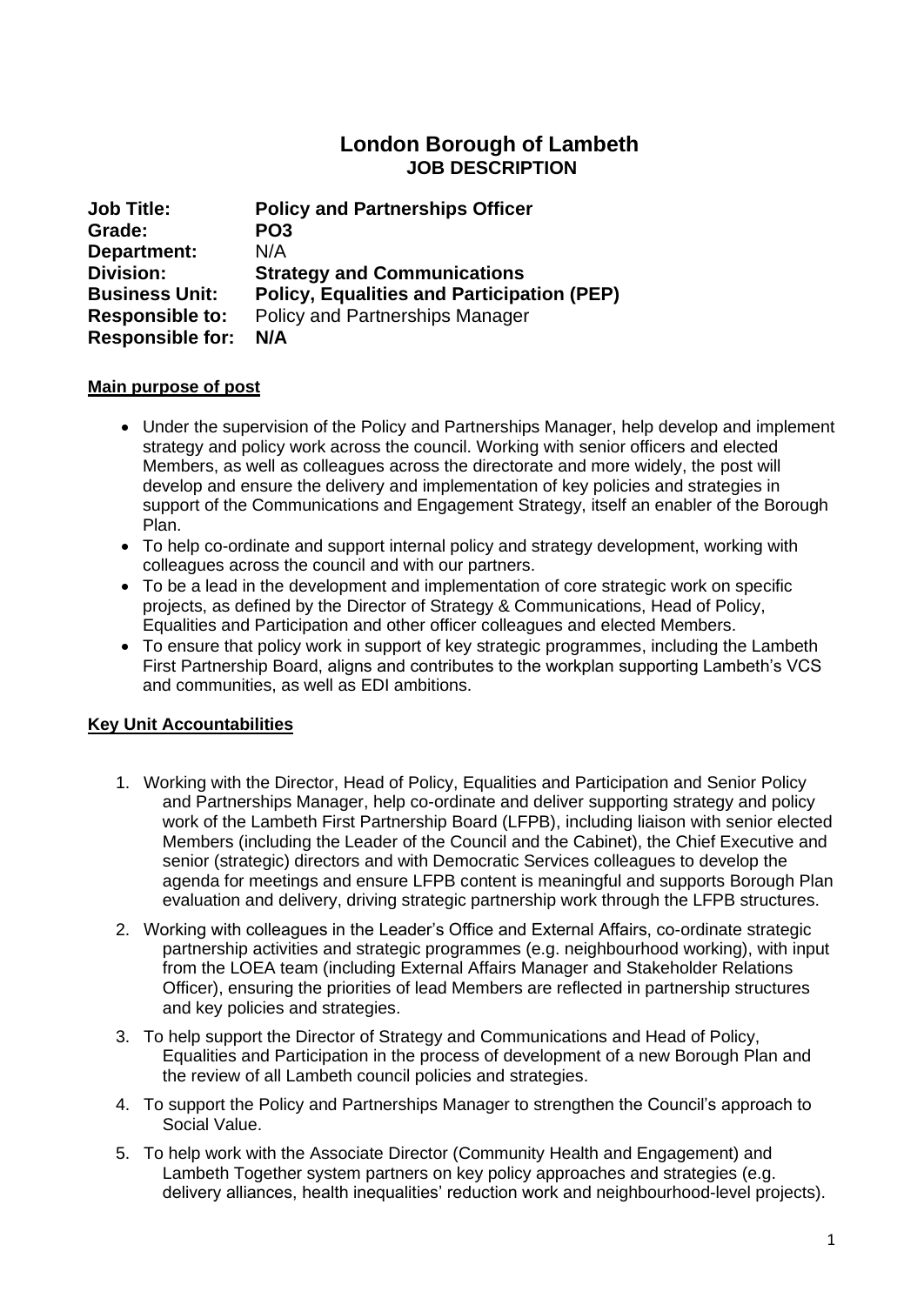- 6. Under the supervision of the Senior Policy and Partnerships Manager, assist with crossorganisational policy alignment and policy and strategy support for all directorates and centrally.
- 7. To make effective and efficient use of the council's resources through a solid risk management strategy and approach; working with external suppliers and contractors to ensure the team and authority can achieve value for money and positively impact on outcomes and maximising opportunities to generate income on behalf of the council through agreed levels of contribution to the team's income target.
- 8. To report and respond to safeguarding concerns that may be identified and contribute as appropriate to the investigation of those concerns.
- 9. To undertake other duties which might be reasonably requested from time to time.
- 10. To work flexibly in undertaking the duties and responsibilities of this job, and participate as required in multi-disciplinary cross-department and cross-organisational groups and task teams.
- 11. To take responsibility, relevant to the post, for ensuring that Council statutes and government legislation is upheld. This includes, amongst others; Management Compliance Charter, Environmental Policy, Data Protection Act, Race Equality Action Plan, Quality Assurance Plan, Health & Safety, Sustainable Construction and Recycling.
- 12. To take responsibility, appropriate to the post for tackling racism and promoting good race, ethnic and community relations**.**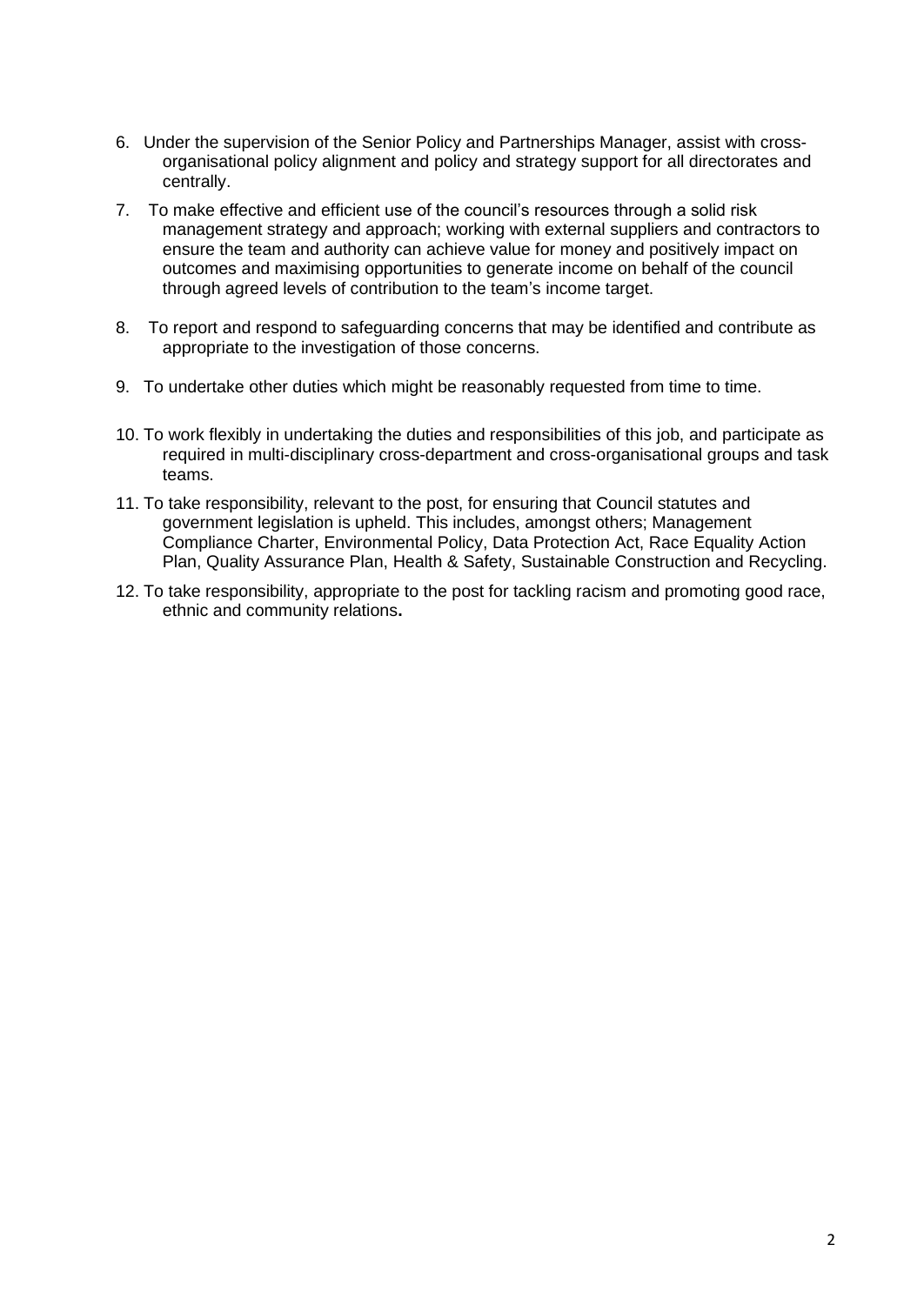## **PERSON SPECIFICATION**

# **Policy and Partnerships Officer – PO3**

| It is essential that in your written supporting statement you give<br>evidence or examples of your proven experience in each of the<br>short-listing criteria marked Application (A)<br>You should expect that all areas listed below will be assessed as<br>part of the interview and assessment process should you be<br>shortlisted.<br>If you are applying under the Disability Confidence scheme, you will<br>need to give evidence or examples of your proven experience in the<br>areas marked with "Ticks" $(\check{\mathsf{y}})$ on the person specification when you<br>complete the application form.<br><b>B</b> a disability<br><b>BP</b> confident<br><b>EMPLOYER</b> | <b>Shortlisting</b><br><b>Criteria</b> |                                                                                                                                                                                               |               |
|-------------------------------------------------------------------------------------------------------------------------------------------------------------------------------------------------------------------------------------------------------------------------------------------------------------------------------------------------------------------------------------------------------------------------------------------------------------------------------------------------------------------------------------------------------------------------------------------------------------------------------------------------------------------------------------|----------------------------------------|-----------------------------------------------------------------------------------------------------------------------------------------------------------------------------------------------|---------------|
| Qualification                                                                                                                                                                                                                                                                                                                                                                                                                                                                                                                                                                                                                                                                       | Q <sub>1</sub>                         | Educated to degree level.                                                                                                                                                                     |               |
| <b>Key</b><br><b>Knowledge</b>                                                                                                                                                                                                                                                                                                                                                                                                                                                                                                                                                                                                                                                      | K <sub>1</sub>                         | Substantial experience of working with<br>partners, residents, citizens and stakeholders                                                                                                      | $A\checkmark$ |
|                                                                                                                                                                                                                                                                                                                                                                                                                                                                                                                                                                                                                                                                                     | K <sub>2</sub>                         | Understanding of the context within which<br>local government is operating, locally,<br>regionally and nationally.                                                                            |               |
|                                                                                                                                                                                                                                                                                                                                                                                                                                                                                                                                                                                                                                                                                     | K <sub>3</sub>                         | Understanding of policy development and<br>implementation, especially within the<br>equalities sphere                                                                                         | A✓            |
| <b>Relevant</b><br><b>Experience</b>                                                                                                                                                                                                                                                                                                                                                                                                                                                                                                                                                                                                                                                | E1                                     | Experience of facilitating change in large<br>organisations and in multi-agency<br>partnerships                                                                                               | $A\checkmark$ |
|                                                                                                                                                                                                                                                                                                                                                                                                                                                                                                                                                                                                                                                                                     | E <sub>2</sub>                         | Experience of leading and delivering projects<br>and programmes of work successfully to time,<br>budget and quality expectations in a complex<br>environment, involving multiple stakeholders | $A\checkmark$ |
|                                                                                                                                                                                                                                                                                                                                                                                                                                                                                                                                                                                                                                                                                     | E <sub>3</sub>                         | Experience of leading projects or programmes<br>related to either strategy, policy, equalities,<br>research and analysis, partnership or<br>innovation                                        | A√            |
| Core<br><b>Behaviours</b>                                                                                                                                                                                                                                                                                                                                                                                                                                                                                                                                                                                                                                                           | <b>B1</b>                              | <b>Focuses on People</b> is about considering<br>the people who our work affects, internally<br>and externally. It's about treating people                                                    |               |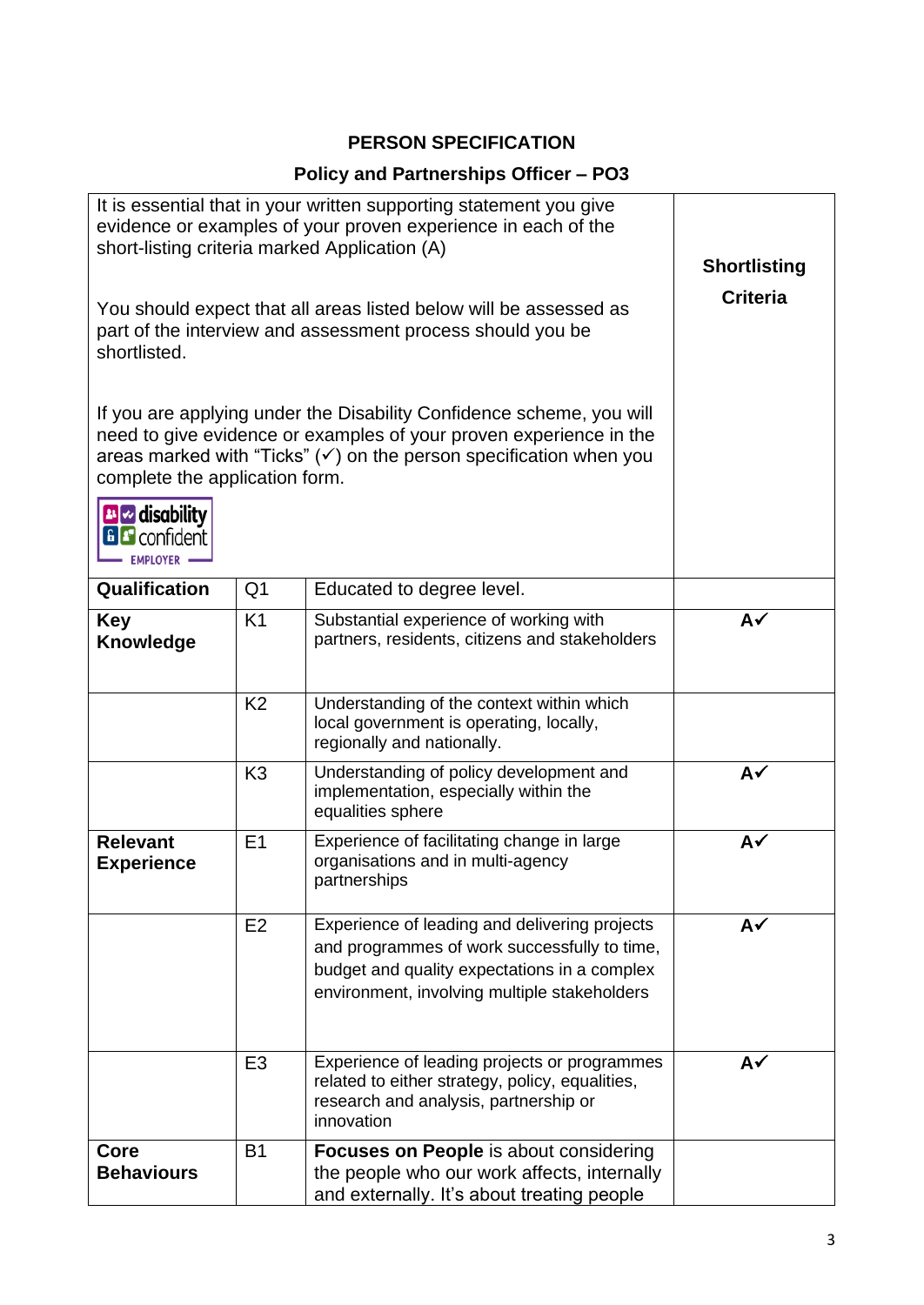|                | fairly and improving the lives of those we<br>impact. Put people at the heart of our<br>work, after all that's our business. It's<br>about making our processes fit people.                                                                                      |    |
|----------------|------------------------------------------------------------------------------------------------------------------------------------------------------------------------------------------------------------------------------------------------------------------|----|
|                | Being approachable and positive<br>for my area of work and other<br>services                                                                                                                                                                                     |    |
|                | Understanding the diversity of<br>council staff and their needs and<br>perspectives and how our plans<br>impact on people, while providing<br>an excellent service to all                                                                                        |    |
|                | Providing support, advice and<br>guidance                                                                                                                                                                                                                        |    |
| <b>B2</b>      | Takes Ownership is about being<br>proactive and owning our personal<br>objectives. It's about seizing opportunities,<br>driving excellence, engaging with the<br>council's objectives, and furthering our<br>professional development.                           | Α✓ |
|                | Taking ownership of my task,<br>breaking it down, engaging with<br>persons involved, and reflecting if<br>there is a more efficient way of<br>achieving it                                                                                                       |    |
|                | Working with teams and service<br>areas to achieve positive outcomes<br>and develop personal capabilities                                                                                                                                                        |    |
|                | Actively engaging in one-to-ones,<br>appraisal process and team<br>meetings                                                                                                                                                                                      |    |
| B <sub>3</sub> | <b>Works Collaboratively is about helping</b><br>each other, developing relationships, and<br>understanding other people's roles. It's<br>about working together with colleagues,<br>partners, and customers to earn their<br>respect, and get the best results. |    |
|                | Sharing information, best practice<br>and ideas with relevant networks<br>and groups                                                                                                                                                                             |    |